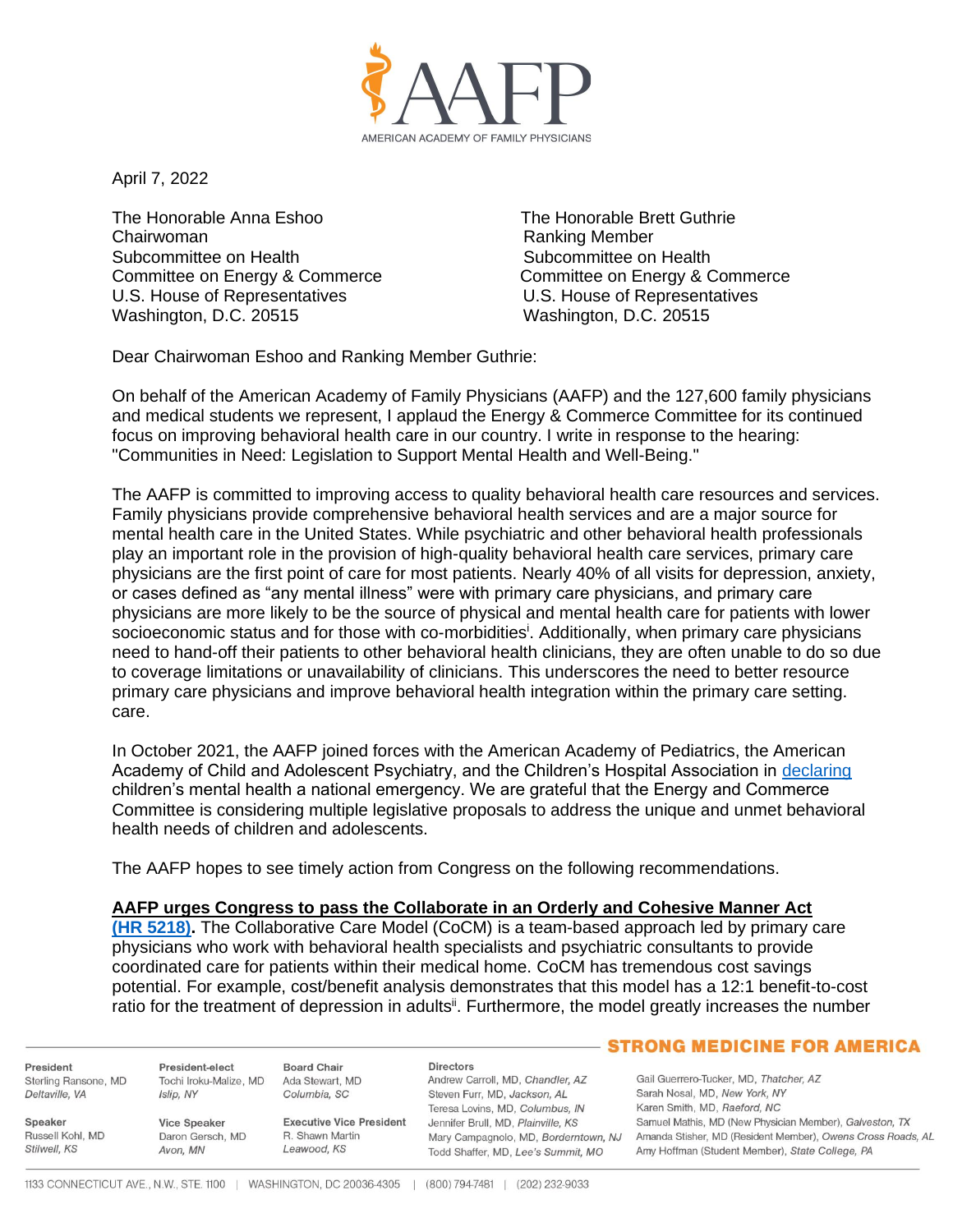of patients able to be treated for mental health and substance use disorders compared to traditional modes of care. CoCM has also been shown to increase physician and patient satisfaction and reduce stress among primary care physicians.

HR 5218 provides grants to primary care practices to implement CoCM and creates technical assistance centers which will enable more primary care practices to adopt this evidence-based model for integrated behavioral health care. Expanding the use of this model will help address current behavioral health care workforce shortages, increase access to mental health and substance use disorder (SUD) treatment, improve outcomes and health equity, and reduce health care costs. Importantly, this legislation also supports the evaluation and testing of other behavioral health integration models to identify other successful and scalable options for delivering care.

# **AAFP urges Congress to pass the 9–8–8 and Parity Assistance Act [\(HR 7232\).](https://www.aafp.org/dam/AAFP/documents/advocacy/prevention/behavioral-health/LT-Congress-988ImplementationAct-031722.pdf)**

The AAFP applauds Congress' action to implement the 9-8-8 hotline; however, many states have raised concerns about how to handle the increased demand for crisis services. This legislation aims to address those concerns through the establishment of a new Behavioral Health Crisis Coordinating Office and increasing funding for the National Suicide Prevention Lifeline. The legislation also prioritizes care coordination by making investments into a pilot program for communities to create or enhance crisis response teams that include physicians, counselors, EMTs, peer responders, and other team members with the skills and background to support individuals in crisis. To this end, the bill also directs HHS to establish standards for a behavioral health crisis continuum of care, which should include physicians in tune with the needs of their communities.

Primary care physicians and behavioral health providers work to ensure appropriate management of mental health concerns so that a patient does not reach a point of crisis. However, the shortage of primary care physicians and behavioral health providers, as well as exacerbated mental health conditions, has led to an immediate need for investments into our crisis response system.<sup>iii</sup> Today, 139 million Americans live in mental health professional shortage areas.<sup>iv</sup> Roughly two-thirds of primary care physicians are unable to connect their patients to outpatient mental health services. HR 7232 invests in critical stopgap measures that ensure anyone experiencing an acute mental health crisis can get in touch with someone who can provide support.

### **The AAFP urges Congress to pass the Supporting Children's Mental Health Care Access Act**

**(HR 7076).** More than 14 million children and adolescents in the United States, or 1 in 5, have a diagnosable mental health disorder. Additionally, family physicians are the usual source of care for about 20 percent of U.S. children, and in rural and underserved areas this percentage is even higher.<sup>vi</sup> Primary care clinicians throughout the country rely on Health Resources and Services Administration (HRSA)'s [Pediatric Mental Health Care Access Program](https://www.aafp.org/dam/AAFP/documents/advocacy/prevention/TS-SenateHELP-MentalHealthSUDHearing-020122.pdf) to fund the integration of behavioral health in their practice, including through telehealth. Data show that children in states with programs such as the ones funded under this HRSA program were more likely to have received behavioral health services than those in states without such programs. Vil Federal investments to substantially expand child psychiatric telephone consultation programs could significantly increase the number of children receiving mental health services.<sup>viii</sup>

Initiatives funded through HRSA's Pediatric Mental Health Care Access Program have increased pediatric provider capacity to screen, refer, or treat children's mental health, increased screening, incorporated health equity, and supported quality improvement. The Supporting Children's Mental Health Care Access Act would reauthorize the program for five-years to preserve and enhance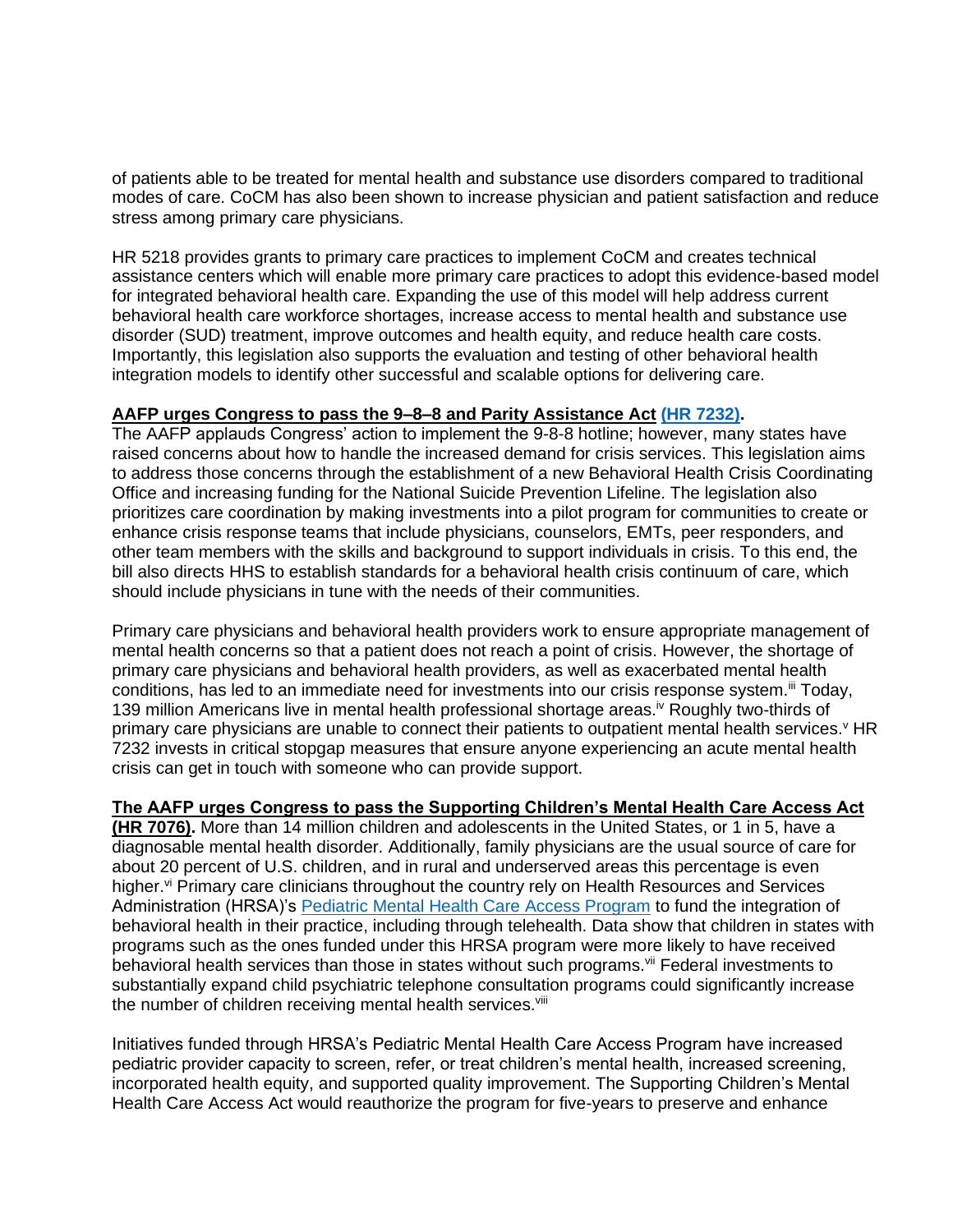access to behavioral health care for pediatric patients. This is increasingly important as the demand for pediatric behavioral health services has only increased throughout the COVID-19 pandemic.

## **The AAFP also supports the goals of the following legislation and urges the Subcommittee to include primary care physicians as it continues its work to develop a comprehensive behavioral health legislative agenda:**

**Strengthen Kids' Mental Health Now Act (HR 7236) -** This bill includes reforms and investments to bolster the pediatric mental health workforce and ensure the availability of a full continuum of care for children. The AAFP supports greater investments in this area but would like to see more resources directed to community-based sources of care for children, like schools, primary care physicians, and preventive services, relative to care provided in hospital settings. Additionally, family physicians are a critical source of care for children and should be included as eligible entities to benefit from pediatric grant programs. Finally, the AAFP supports adding teaching health centers to the list of eligible entities for pediatric behavioral health workforce training programs. As mentioned above, child and adolescent behavioral health services are critically needed, and family physicians along with pediatricians are well suited to provide these services or connect families with other behavioral health clinicians.

**Community Mental Health Services Block Grant Reauthorization Act (HR 7241) & Substance Use Prevention, Treatment, and Recovery Services Block Grant Act (HR 7235) -** The AAFP supports robust funding for federal programs that improve access to mental health care and SUD treatment and promote greater coordination across the health care system.

The AAFP looks forward to working with the committee to develop and implement policies to ensure that patients and their families have equitable and timely access to the comprehensive, high-quality care—including behavioral health care—that they need. Should you have any questions, please contact Erica Cischke, Director of Legislative and Regulatory Affairs at [ecischke@aafp.org.](mailto:ecischke@aafp.org)

Sincerely,

Gda D. Stewart, no

Ada D. Stewart, MD, FAAFP Board Chair, American Academy of Family Physicians